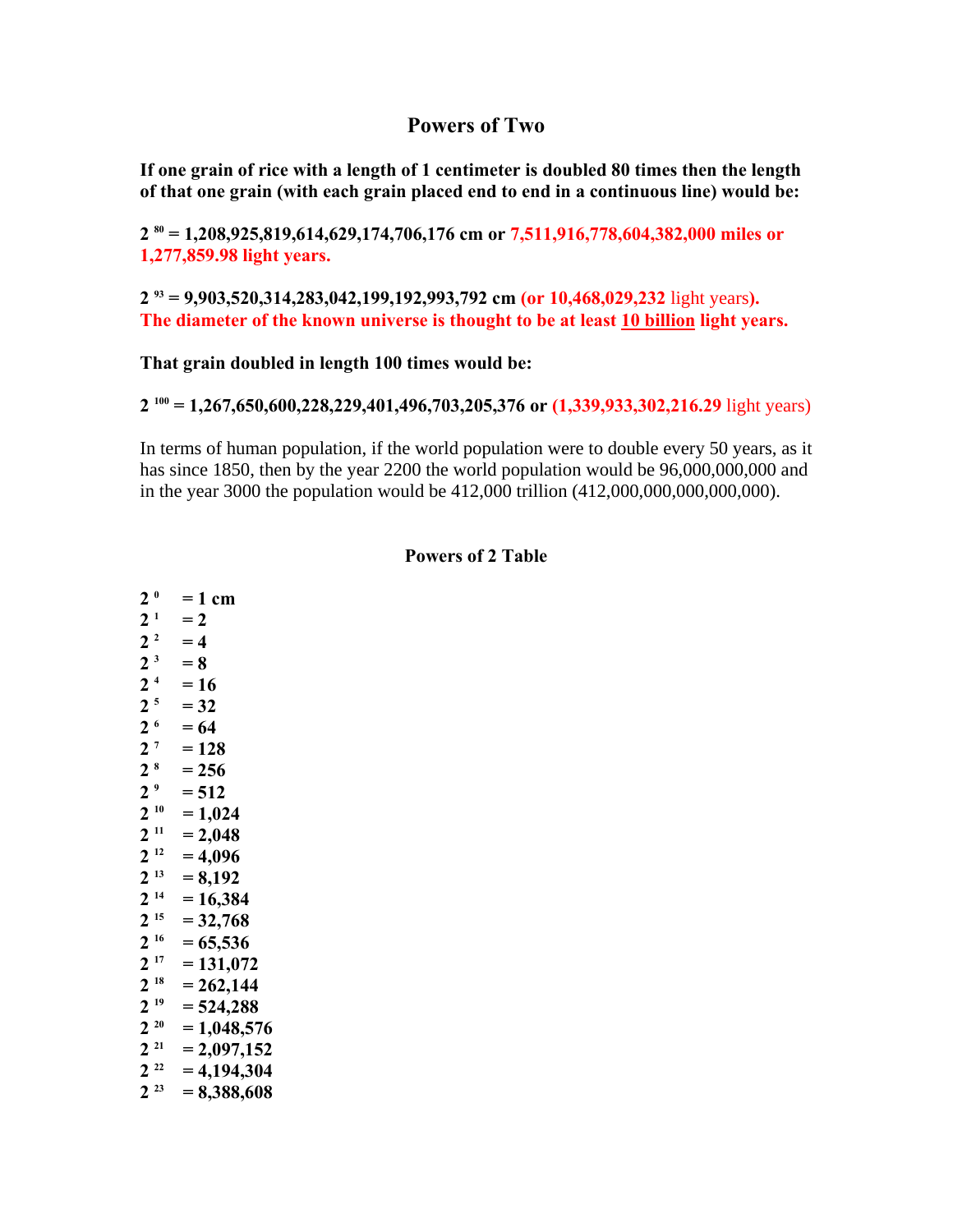| $2^{24}$ | $= 16,777,216$                   |
|----------|----------------------------------|
| $2^{25}$ | $= 33,554,432$                   |
| $2^{26}$ | $= 67,108,864$                   |
| $2^{27}$ | $= 134, 217, 728$                |
| $2^{28}$ | $= 268,435,456$                  |
| $2^{29}$ | $= 536,870,912$                  |
| $2^{30}$ | $= 1,073,741,824$                |
| $2^{31}$ | $= 2,147,483,648$                |
| $2^{32}$ | $= 4,294,967,296$                |
| $2^{33}$ | $= 8,589,934,592$                |
| $2^{34}$ | $= 17,179,869,184$               |
| $2^{35}$ | $= 34,359,738,368$               |
| $2^{36}$ | $= 68,719,476,736$               |
| $2^{37}$ | $= 137,438,953,472$              |
| $2^{38}$ | $= 274,877,906,944$              |
| $2^{39}$ | $= 549,755,813,888$              |
| $2^{40}$ | $= 1,099,511,627,776$            |
| $2^{41}$ | $= 2,199,023,255,552$            |
| $2^{42}$ | $= 4,398,046,511,104$            |
| $2^{43}$ | $= 8,796,093,022,208$            |
| $2^{44}$ | $= 17,592,186,044,416$           |
| $2^{45}$ | $= 35,184,372,088,832$           |
| $2^{46}$ | $= 70,368,744,177,664$           |
| $2^{47}$ | $= 140,737,488,355,328$          |
| $2^{48}$ | $= 281,474,976,710,656$          |
| $2^{49}$ | $= 562,949,953,421,312$          |
| $2^{50}$ | $= 1,125,899,906,842,624$        |
| $2^{51}$ | $= 2,251,799,813,685,248$        |
| $2^{52}$ | $= 4,503,599,627,370,496$        |
| $2^{53}$ | $= 9,007,199,254,740,992$        |
| $2^{54}$ | $= 18,014,398,509,481,984$       |
| $2^{55}$ | $= 36,028,797,018,963,968$       |
| $2^{56}$ | $= 72,057,594,037,927,936$       |
| $2^{57}$ | $= 144, 115, 188, 075, 855, 872$ |
| $2^{58}$ | $= 288,230,376,151,711,744$      |
| $2^{59}$ | $= 576,460,752,303,423,488$      |
| $2^{60}$ | $= 1,152,921,504,606,846,976$    |
| $2^{61}$ | $= 2,305,843,009,213,693,952$    |
| $2^{62}$ | $= 4,611,686,018,427,387,904$    |
| $2^{63}$ | $= 9,223,372,036,854,775,808$    |
| $2^{64}$ | $= 18,446,744,073,709,551,616$   |
| $2^{65}$ | $= 36,893,488.147,419,103,232$   |
| $2^{66}$ | $= 73,786,976,294,838,206,464$   |
| $2^{67}$ | $= 147,573,952,589,676,412,928$  |
| $2^{68}$ | $= 295,147,905,179,352,825,856$  |
| $2^{69}$ | $= 590,295,810,358,705,651,712$  |
|          |                                  |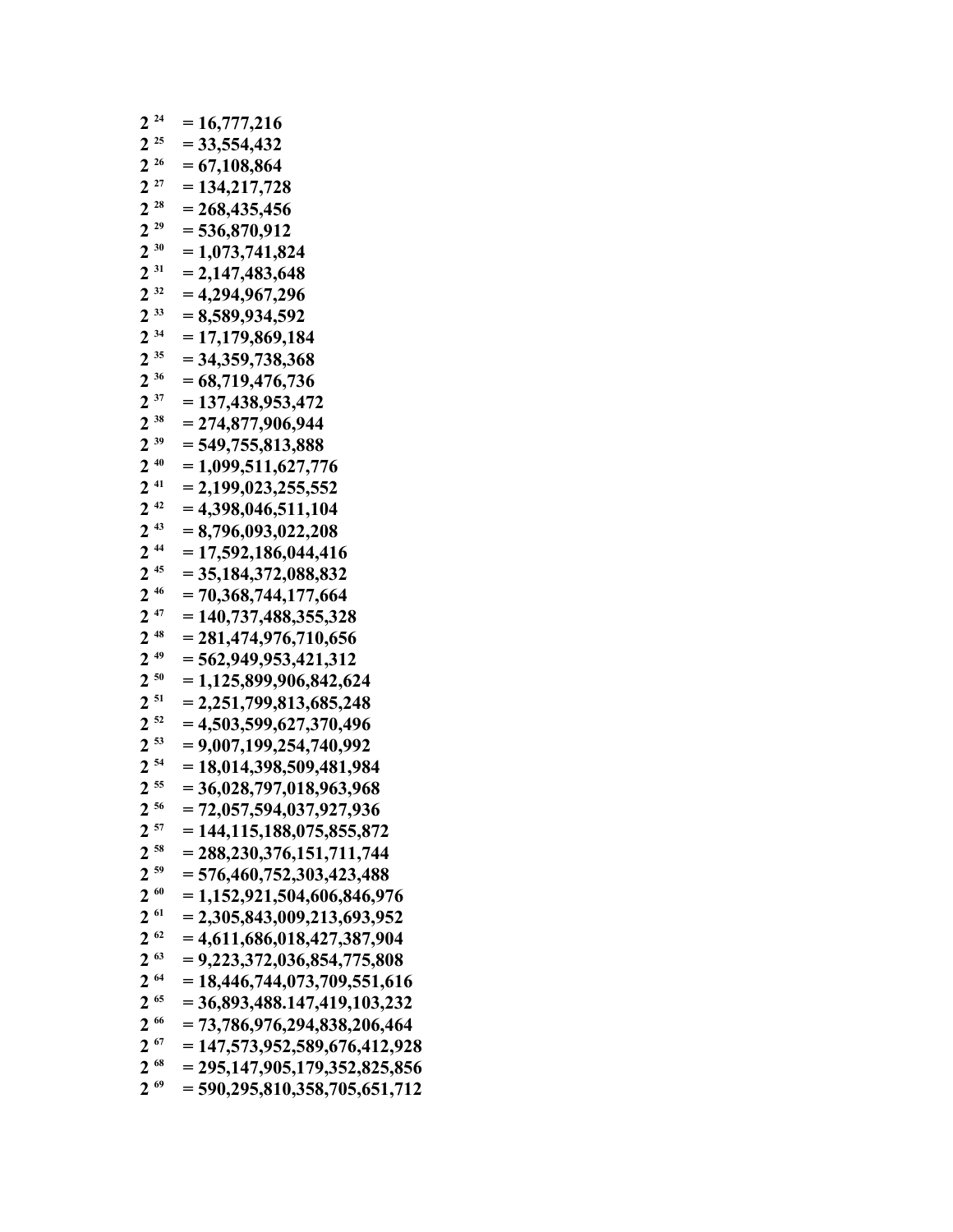| $2^{70}$  | $= 1,180,591,620,717,411,303,424$                                                  |
|-----------|------------------------------------------------------------------------------------|
| $2^{71}$  | $= 2,361,183,241,434,822,606,848$                                                  |
| $2^{72}$  | $= 4,722,366,482,869,645,213,696$                                                  |
| $2^{73}$  | $= 9,444,732,965,739,290,427,392$                                                  |
| $2^{74}$  | $= 18,889,465,931,478,580,854,784$                                                 |
| $2^{75}$  | $= 37,778,931,862,957,161,709,568$                                                 |
| $2^{76}$  | $= 75,557,863,725,914,323,419,136$                                                 |
| $2^{77}$  | $= 151, 115, 727, 451, 828, 646, 838, 272$                                         |
| $2^{78}$  | $= 302,231,454,903,657,293,676,544$                                                |
| $2^{79}$  | $= 604,462,909,807,314,587,353,088$                                                |
| $2^{80}$  | $= 1,208,925,819,614,629,174,706,176$                                              |
| $2^{81}$  | $= 2,417,851,639,229,258,349,412,352$                                              |
| $2^{82}$  | $= 4,835,703,278,458,516,698,824,704$                                              |
| $2^{83}$  | $= 9,671,406,556,917,033,397,649,408$                                              |
| $2^{84}$  | $= 19,342,813,113,834,066,795,298,816$                                             |
| $2^{85}$  | $= 38,685,626,227,668,133,590,597,632$                                             |
| 2 86      | $= 77,371,252,455,336,267,181,195,264$                                             |
| $2^{87}$  | $= 154,742,504,910,672,534,362,390,528$                                            |
| 2 88      | $= 309,485,009,821,345,068,724,781,056$                                            |
| $2^{89}$  | $= 618,970,019,642,690,137,449,562,112$                                            |
| $2^{90}$  | $= 1,237,940,039,285,380,274,899,124,224$                                          |
| $2^{91}$  | $= 2,475,880,078,570,760,549,798,248,448$                                          |
| $2^{92}$  | $= 4,951,760,157,141,521,099,596,496,896$                                          |
| $2^{93}$  | $= 9,903,520,314,283,042,199,192,993,792$                                          |
| $2^{94}$  | $= 19,807,040,628,566,084,398,385,987,584$                                         |
| $2^{95}$  | $= 39,614,081,257,132,168,796,771,975.168$                                         |
| $2^{96}$  | $= 79,228,162,514,264,337,593,543,950,336$                                         |
| $2^{97}$  | $= 158,456,325,028,528,675,187,087,900,672$                                        |
| $2^{98}$  | $= 316,912,650,057,057,350,374,175,801,344$                                        |
| $2^{99}$  | $= 633,825,300,114,114,700,748,351,602,688$                                        |
| $2^{100}$ | $= 1,267,650,600,228,229,401,496,703,205,376$ $(1,339,933,302,216.29$ light years) |
|           |                                                                                    |

## **Massing all of the rice into one clump:**

The mass of one grain of rice (at 1 cm) doubled 100 times (formed into rice ball) would form an object with the diameter of approximately 136,000,000 meters or 84,506.5 miles.

The rice ball diameter at  $2^{80}$  is  $1,320,000$  meters which equals **820.21** miles.

The rice ball diameter at  $2^{100}$  is  $136,000,000$  meters which equals  $84,506.5$  miles

The diameter of Jupiter is 88,865 miles (142,984 kilometers). The Sun's diameter is 870,000 miles (1.4 million km).